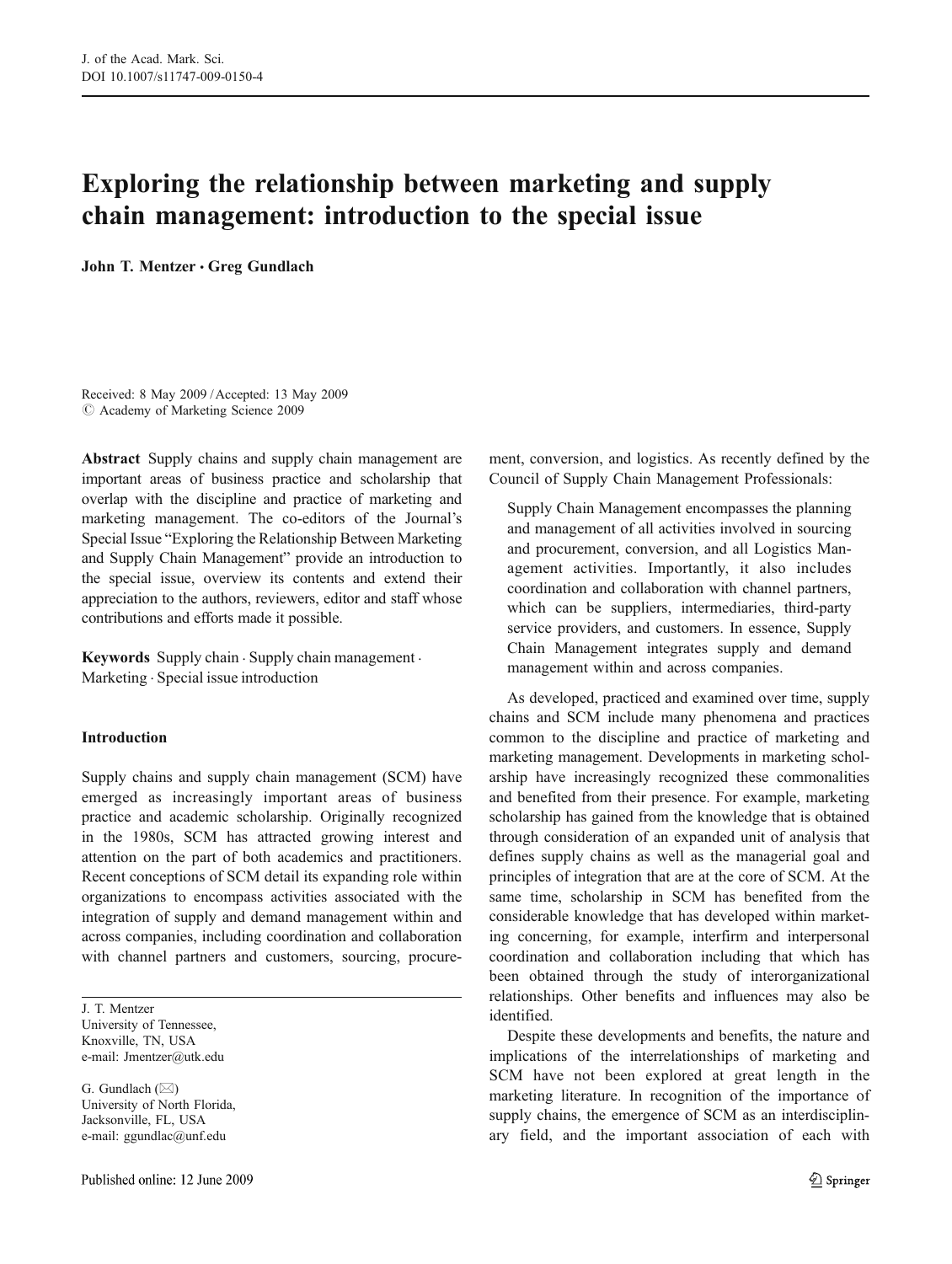marketing and marketing management, this Special Issue of the Journal of the Academy of Marketing Science contains interdisciplinary contributions that explore the relationship between marketing and SCM.

# Contents of the special issue

Each of the eight articles in the special issue contributes to our understanding of the relationship between marketing and supply chain management. The articles were selected from 66 submissions based upon an extensive editorial review process. We are grateful to the many individuals in the fields of marketing and supply chain management and related disciplines who provided expertise and input during the editorial process. We are also grateful to Editor David Stewart and the Editorial Review Board and the editorial staff of the Journal of the Academy of Marketing Science for their support in publishing the special issue. The content of the special issue is briefly overviewed below.

## Conceptual developments

As reflected in their definitions and other conceptual developments, the disciplines of both marketing and SCM have evolved over time. Three manuscripts in the special issue describe conceptual developments in and across the disciplines thereby advancing understanding of the interrelationship of marketing and SCM. As defined by the Council of Supply Chain Management Professionals a foundational goal of SCM is the integration of supply (e.g., logistics and operations) and demand (e.g., marketing) management within and across companies. Historically, companies have more often invested to create differential advantages in one but not both of these domains, often resulting in their sub-optimal integration. In their article, addressing this strategic imperative, Esper et al. (2010) introduce a conceptual framework for overcoming this challenge. Focusing on the creation of customer value through implementation of knowledge management processes between firms they describe how successful integration may be achieved through the shared generation, dissemination, interpretation and application of real-time customer demand together with supply capacity restraints. Their framework provides guidance to scholars and practitioners interested in examining and applying these processes to achieve enhanced integration of supply and demand management.

In both marketing and SCM, thought pertaining to supply chains has steadily evolved from a narrow focus on tangible goods and their movement for the purposes of manufacturing to broadened consideration of (1) the nature of "goods" offered in the marketplace, and (2) the scope of

managerial architectures within and between firms for doing so. In marketing, this evolution has recently been captured most prominently through scholarship associated with the service-dominant (S-D) logic of marketing. Following on this work, Lusch, Vargo and Tanniru (2010) apply S-D thinking in an effort to move marketing and SCM further in this direction. They explain how emphasis on a firm's resources and competencies facilitates understanding how the goods it produces may be better understood as the tools or "provisioning mechanisms" for serving customers. Together with consideration of its position, role and relationship within others in the larger "value networks" through which these offerings are provided to customers can advance both knowledge and practice in marketing and SCM.

The broadening consideration of thought within marketing and SCM has led to expansion of the breadth and scope of the disciplines over time. This expansion has been a critical source for SCM's advancement but also led to some confusion. On the one hand it has enabled SCM to better address its integration goals, but on the other it has created challenges for its understanding and development. It has also resulted in perceived redundancies with other disciplines in some areas. In an effort to facilitate better understanding of the field, to clarify its development and to identify opportunities for future research, in their article Stock, Boyer and Harmon (2010) trace and qualitatively analyze 166 unique definitions of SCM that have emerged since SCM's introduction in the 1980's. They identify and elaborate on the major themes that have emerged over time to define SCM. In so doing they identify key research questions and issues pertaining to supply chains and SCM that would benefit from research including work by marketing scholars.

## Information technology

The application of information technology to improve productivity is the focus of considerable scholarship ongoing in both marketing and SCM. However, the link between investment in IT and performance has not been firmly established in the literature, leading to what some have labeled the Information Technology productivity "paradox." To account for this paradox, theoretical explanations that emphasize the mediating and moderating role of other variables between IT and performance have been advanced in the literature. Three articles in the special issue describe empirical studies of these variables and their role within supply chains. In their article, extending explanations that emphasize the strategic "fit" of resources and the environment, Davis-Sramek, Germain and Iyer (2010) posit and empirically investigate the role of environmental unpredictability on the implications of two forms of supply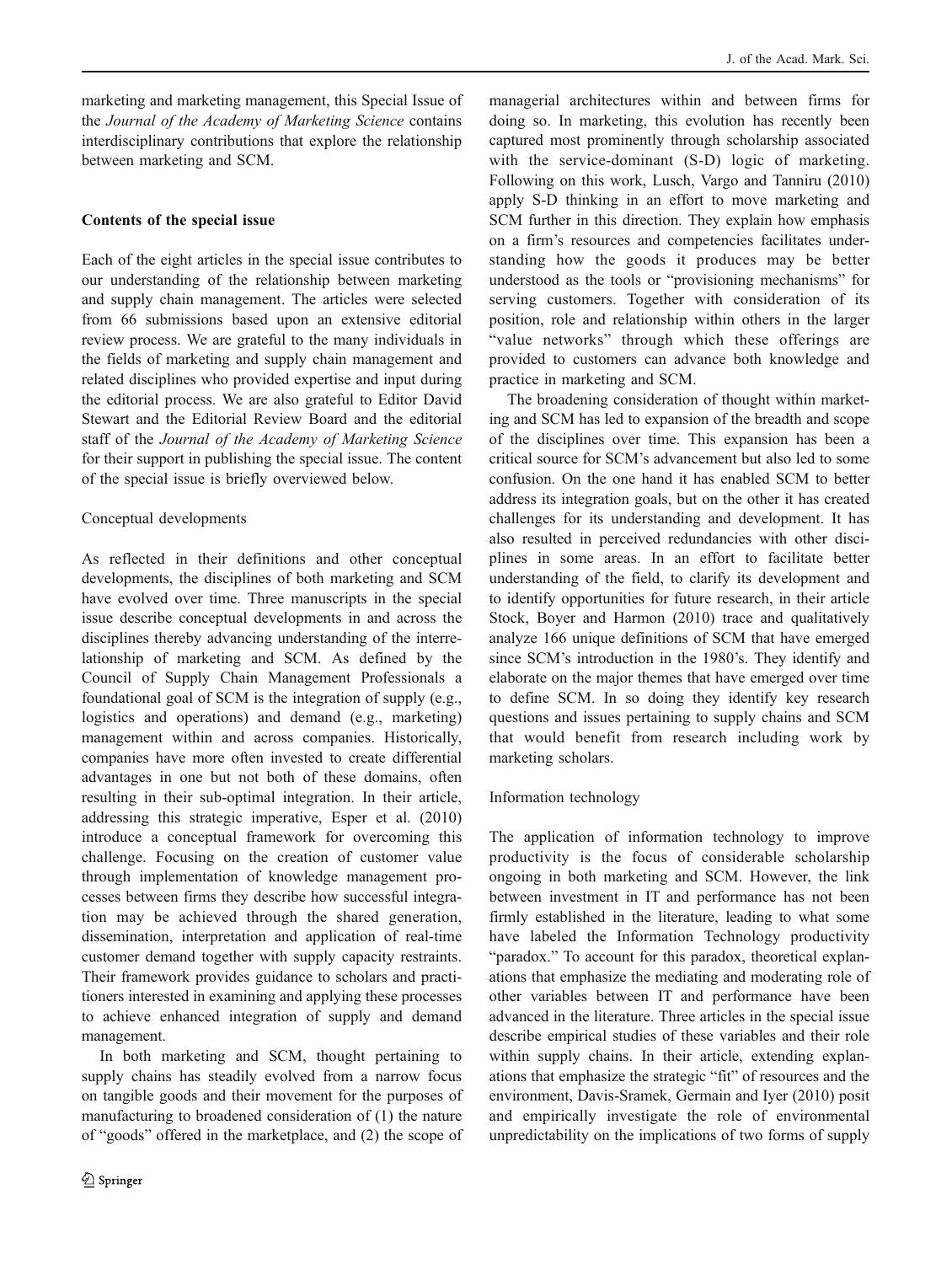chain IT for two levels of firm performance. Drawing on the resource-advantage theory of competition, Davis and Golicic (2010) develop and test a model that proposes market-oriented IT competence as a mediator of the effects of IT infrastructure on marketing information flow, which in turn yields comparative advantages in supply chain relationships. Finally, Richey, Tokman and Dalela (2010) empirically examine various interactions involving the use of collaborative supply chain technologies and other variables including relationship quality, resource complementarity, and retailer logistics service on financial performance and ultimately on the overall performance in the partnership. In each case, findings from the studies add to our understanding of the intervening effects of select variables on the link between IT and performance.

### Impacting firm performance

Beyond insights for understanding the role and impact of information technology on supply chain performance, other variables are important to a firm's performance within a supply chain. Two articles in the special issue empirically examine additional variables of interest to marketing and SCM. Focusing on dependence, Scheer, Miao and Garrett (2010) examine whether the impact of suppliers' capabilities in terms of their core offering, communication and operations on various dimensions of customer loyalty are mediated by the customers' benefit and cost-based dependence. Their mixed findings suggest that adoption of a bidimensional model of dependence focusing on its benefits and costs may more fully capture the theoretical domain of dependence, thereby permitting researchers to better examine its role in supply chains and component relationships.

Waller et al. (2010) investigate the effects on a product's market share of different variables under the control of the supplier (e.g., case pack quantity), the retailer (e.g., shelffacings) and variables controlled jointly by the supplier and retailer (e.g., price and shelf replenishment frequency). Their findings suggest that retailers and suppliers must work to integrate marketing activities and supply chain processes both within and across firms to most effectively serve consumers and enhance their performance.

#### Conclusions

Our intent in this special issue was to explore the "state of the theory and practice" in the places where marketing and SCM touch. Where do they interact? Where do they not? Are there gaps in the necessary interactions? And, finally, what theories can be brought to bear to better answer these questions? Contributors explored these questions from the perspective of the imperative for companies that properly

integrate demand and supply to understand this flow from demand to supply and back to demand from a service dominant logic, to explore the drive for a common definition of SCM that encompasses all of its many facets, to incorporate technology into the marketing-SCM interaction, and to assess the impact of all these on firm performance. From these endeavors we can move toward a more enhanced understanding of the fields of marketing and SCM.

Any good research endeavor generates more questions than it answers, and we hope this special issue is no exception. More empirical work is needed to test the concept of demand-supply integration. Scholarly disciplines often wrestle with competing definitions of concepts, constructs, and indeed, the scope and definition of the discipline itself. This is a normal evolution of any discipline. Further research to explore SCM from a service-dominant logic perspective should bring added insights to the many competing definitions reviewed in this issue. The idea of IT enhanced interactions between marketing and SCM is intriguing and will not end in the near future. As our concepts in both marketing and SCM evolve, and as IT continues to change at a breath-taking pace, these areas will remain ripe with research questions. Finally, the impact of different aspects of marketing and SCM on organization and supply chain performance is fundamental to what business management scholars do and should enjoy a healthy stream of future research.

#### Thanks to reviewers

We would be remiss if we did not end this overview of the special issue with heartfelt thanks to all of the reviewers who worked so hard to give constructive feedback to all of the authors of the submitted papers. Some of these reviewers serve on the JAMS Editorial Review Board, but many willingly served in an *ad hoc* reviewer capacity. Here is a list, with gratitude, of all the reviewers for the special issue.

Ravi Achrol, George Washington University Joseph Alba, University of Florida Chad Autry, Texas Christian University Stacey Menzel Baker, University of Wyoming Suman Basuroy, Florida Atlantic University Dan Bello, Georgia State University Sundar G. Bharadwaj, Emory University Jim Boles, Georgia State University Yemisi Bolumole, University of North Florida Douglas Bowman, Emory University Thomas Brashear, University of Massachusetts James R. Brown, West Virginia University Stephen Brown, Arizona State University Steven P. Brown, University of Houston